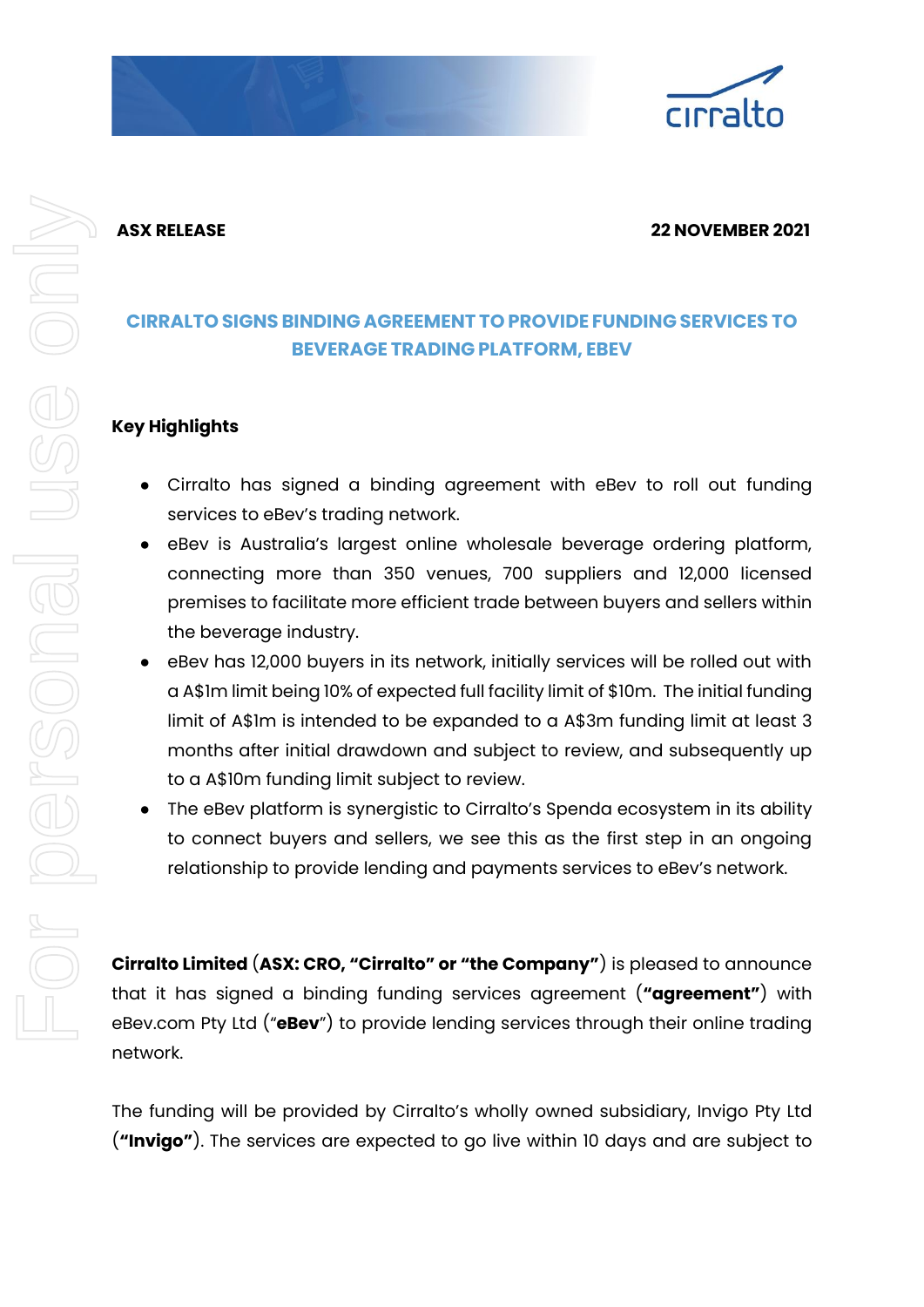

the completion of the Company's standard internal provisioning processes including conditions precedent such as provision of directors guarantees.

The agreement provides for an initial facility term of 12 months and is subject to a 30-day notice period. eBev is being charged at the Company's standard facility rates. Actual revenue is dependent on usage and cannot be determined at this stage, however the Company expects revenue generated under this agreement to be material. Cirralto's revenue will be derived at an effective rate of 1.35% of eBev's funded transactions.

The agreement allows for the initial provision of debtor finance services to eBev, to enable them to facilitate the expansion of their early payment's capabilities to their suppliers. This is expected to enable growth for eBev and its connected network. eBev has also made application for Cirralto to deliver payment services through their trading platform.

eBev's network of 12,000 buyers purchase more than A\$150m of product per annum through the platform and Cirralto will provide funding against these, initially up to a level of A\$1m. The agreement provides for the services to be expanded to a A\$3m funding limit at least 3 months after initial drawdown and subject to review and then up to A\$10m funding limit, subject to review. The funding period is 90 days from invoice dates.

The partners intend to build upon this initial agreement, to include the provision of Buy-Now, Pay-Later (BNPL) and payment gateway services, which will include Cirralto processing all payments made through eBev's network. The Company will update the market in due course, if and when these services are rolled out.

This agreement is another example of the Company's node-spoke strategy, contracting marketplace nodes to provide payments and lending services to a vast network of retailers where we blend finance solutions to both buyer and seller to maximise liquidity for each end of the supply chain.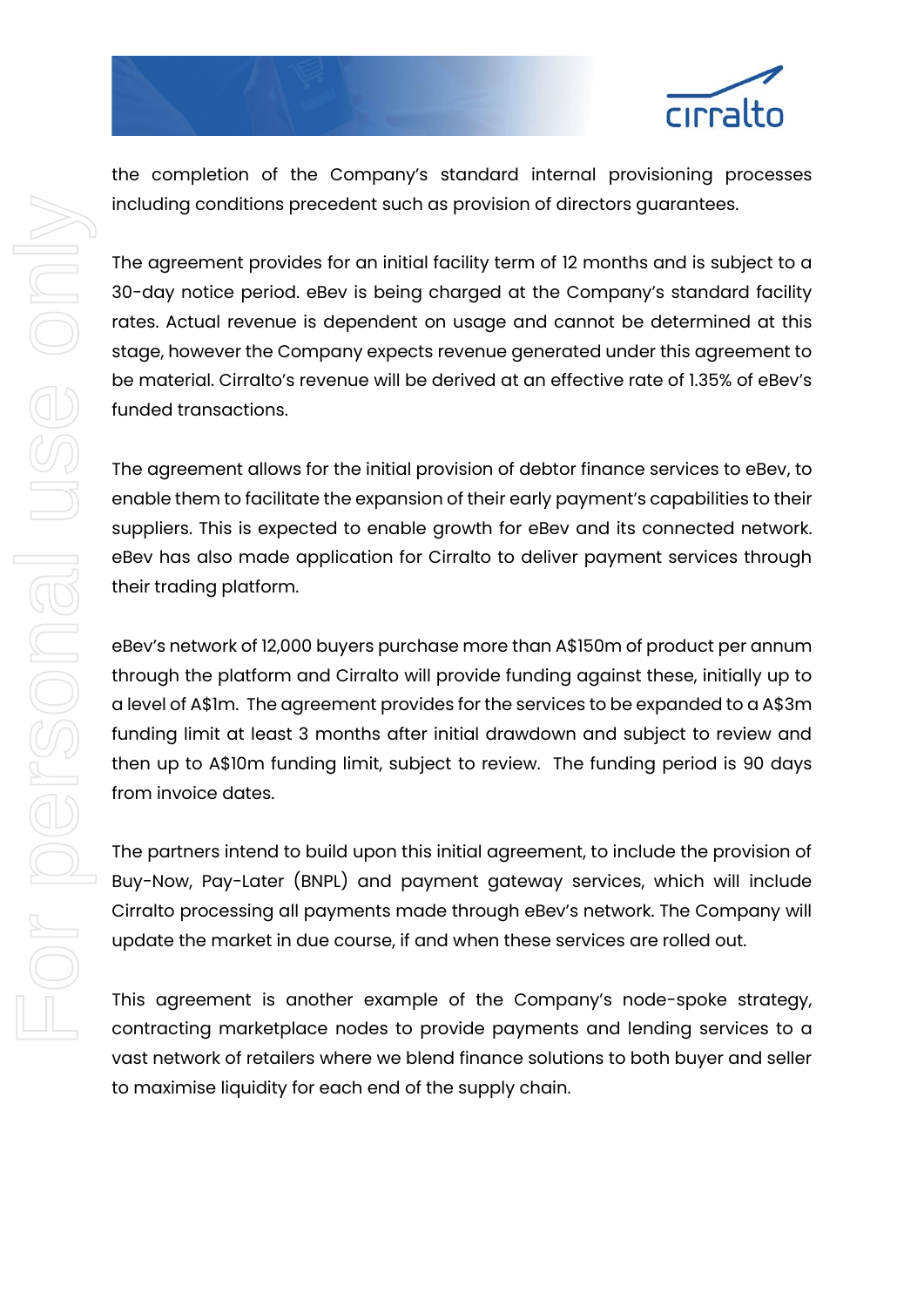

cirralto

Cirralto and eBev are synergistic businesses with a focus on improving the buy/sell cycle for B2B businesses. eBev has achieved significant growth since launching in 2015 making it Australia's largest online beverage ordering platform.

Commenting on the initiative, Adrian Floate, CEO of Cirralto, said *"This agreement is another example that showcases the appetite for our B2B finance products. The resources we have invested to build out our payments and lending infrastructure means we are now well-positioned to satisfy a vast scope of demand.*

*"Given the similarities in business ideologies between eBev and Cirralto, I see this agreement being the first step in a growing relationship."*

- ENDS -

### **About eBev**

Founded in 2015, eBev is Australia's largest independent online ordering and financing platform for the Beverage Trade. With over 65,000 products from 700 suppliers, eBev's is a 'one-stop-shop' for everything from beer, wine, and spirits to the burgeoning non-alcoholic category. Simplifying the ordering process for thousands of hospitality venues whilst reducing business administration for both venues and suppliers sees over \$150 Million's worth of orders go through the platform a year. eBev Trade now further empowers our suppliers with simplified credit functions and guaranteed payment within 3 days. https://www.ebev.com/

cirralto

**About Cirralto**